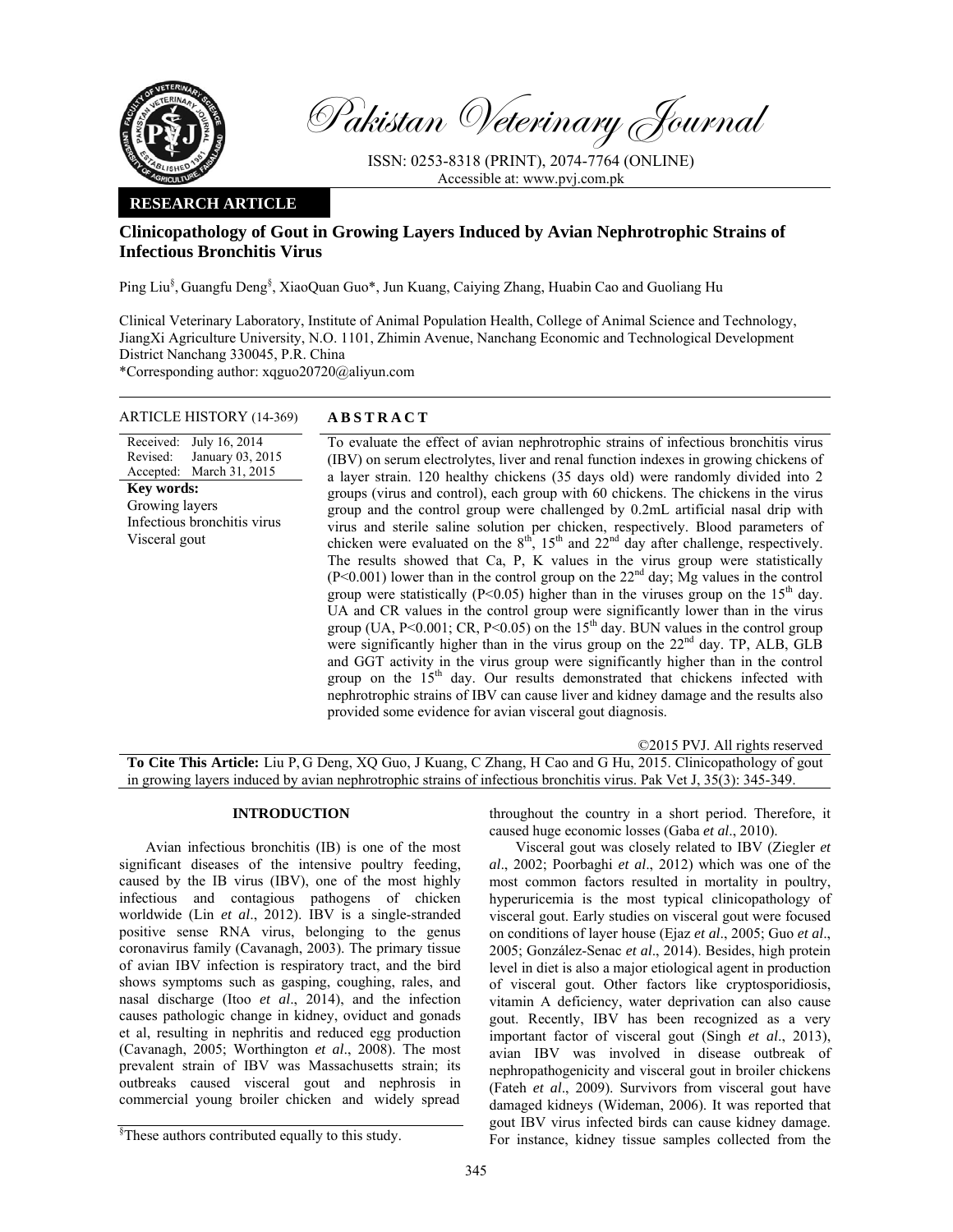field outbreak of visceral gout in commercial broilers in Anand District of Gujarat, India were processed for virus isolation, identification and molecular characterization, and consequently nucleotide sequence analysis found 99% nucleotide sequence identify with avian IBV strain 4/91 (Gaba *et al*., 2010). Chicken infected IBV isolates (IRFIBV32) have wide tissue distribution including respiratory and digestive systems (Boroomand *et al*., 2012). And the serotypes 4/91 of Infectious bronchitis virus in mucosa of tracheas was found and it accounts for 47.9 % by the RT-PCR test in poultry farms in Fars province of Iran (Poorbaghi *et al.,* 2012).

As rare research were based on measuring clinicopathological change evaluation in liver and kidney function of the visceral gout disease, this study tried to infect chicken with IBV and determine the serum electrolytes changes, indicators of liver and kidney function, meanwhile analyze the relationship between infectious IBV and visceral gout. This study aimed to understand the prevalence of visceral gout and evaluate the pathogenesis of chicken.

### **MATERIALS AND METHODS**

**Experimental animals:** One hundred and twenty 35-dold healthy hens were chosen and divided into virus and control groups randomly, each group with 60 chickens (3 replicates and 20 chickens per replicate). Chicken in the virus group were inoculated with 0.2mL artificial nasal drip according to the results of  $LD_{50}$  embryos (10)  $5/0.2$ mL) per chicken, and the control group was treated with 0.2mL sterile saline solution per chicken. Over the entire experimental period, the growers were raised with *ad libitum* consumption of feed prepared according to National Research Council (Table 1).

**Samples collection and conservation:** Blood samples from 120 chickens were collected separately in the morning of the  $8<sup>th</sup>$ ,  $15<sup>th</sup>$  and  $22<sup>nd</sup>$  days  $(12)$  blood samples were collected from each group every time) by jugular venipuncture under sterile conditions into nonanticoagulant tubes before feeding. And sera were prepared by hatching blood samples in 37ºC for one hour, and then centrifuged at room temperature  $(1,800 \times g, 10)$ min). The sera were stored at -20°C for biochemical measurements.

**Production of pathological sections:** Segmental nephridial and hepatic tissue on the  $8<sup>th</sup>$ ,  $15<sup>th</sup>$  and  $22<sup>nd</sup>$  days were fixed in formalin, dehydrated by alcohol, transparented in dimethylbenzene, immersed with wax, paraffin-embedded, cut into slices, and then H&E stained, sealed it. Lastly, we observed the results by using optical microscope and took pictures at the same time.

**Laboratory analyses:** Samples were analyzed at the Clinical Veterinary Laboratory, College of Animal Science and Technology, Jiangxi Agricultural University. Serum electrolyte potassium (K), sodium (Na), chlorine (Cl), magnesium (Mg), calcium (Ca), phosphorus (P) concentration and blood urea nitrogen (BUN), creatinine (CR), uric acid (UA) content were measured by an automatic biochemical analyzer. Liver indicators like total protein (TP), albumin (ALB), globulin (GLB), alanine aminotransferase (ALT), aspartate aminotransferase (AST), alkaline phosphate (ALP) and glutamyl transpeptidase (GGT) were measured by using the method of the International Federation of Clinical Chemistry (IFCC) (Liu *et al*., 2012).

**Samples analysis:** All data were analyzed with the SPSS 19.0, using variance analysis, Student's t-test and multiple comparisons to proceed significance analysis. Significant differences in frequencies were considered at  $P<0.05$ .

# **RESULTS**

**Serum electrolytes:** The measured concentrations showed constant values of electrolytes in the serum of experiment chicken (Table 2); on the  $22<sup>nd</sup>$  day, Ca, P, K values in the viruses group were extremely statistically (P<0.001) far lower than in the control group, P value in the virus group was significantly higher  $(P<0.05)$  than the control group in the  $8<sup>th</sup>$  day and the values in  $8<sup>th</sup>$  day Ca, P, K values in the viruses group were all higher than the control group with P in virus group significantly higher than the control group, in the  $15<sup>th</sup>$  day the values became similar and in the  $22<sup>nd</sup>$  day the values in virus group became to very significantly lower (P<0.05) than the in the control group. Mg values were statistically higher in the virus group on the 15<sup>th</sup> day when compared to the control groups. The values of Na and Cl in the control groups showed a steadily increasing trend but in the virus group they changed little.

**Kidney function:** The serum UA, CR and BUN activity values in chicken were compared between the control group and the virus group, they also showed significant differences (Table 2). UA values in the control group on the  $15<sup>th</sup>$  day were extremely significantly lower than virus group  $(P<0.001)$ . CR values in the control group on the  $15<sup>th</sup>$  day were much lower than virus group (P<0.05). BUN on the 22<sup>nd</sup> day, control group were extremely significantly higher than virus group.

**Liver functions:** The metabolic status of liver function enzymes in serum were statistically different during different time points (Table 3), TP, ALB, GLB values in the virus group were statistically higher than in the control group  $(P<0.05)$  and GGT values were extremely significantly higher ( $P \le 0.001$ ) on the 15<sup>th</sup> day; GLB and GGT values of control group were significantly higher than they in the virus group on the  $22<sup>th</sup>$  day. ALT, AST and ALP values in control group and virus group showed no significant differences (P>0.05), but the values in control group and virus group differed on different time points.

**Observation of pathological sections:** The liver and kidney tissues of majority infected hens showed significantly pathological changes according to the observation of pathological section pictures on the  $8<sup>th</sup>$ , 15<sup>th</sup> and  $22<sup>nd</sup>$  days (Fig. 1). Compared with the normal groups, the renal section pictures of the virus groups showed renal tubular epithelial circular cell nuclei in the kidney tissue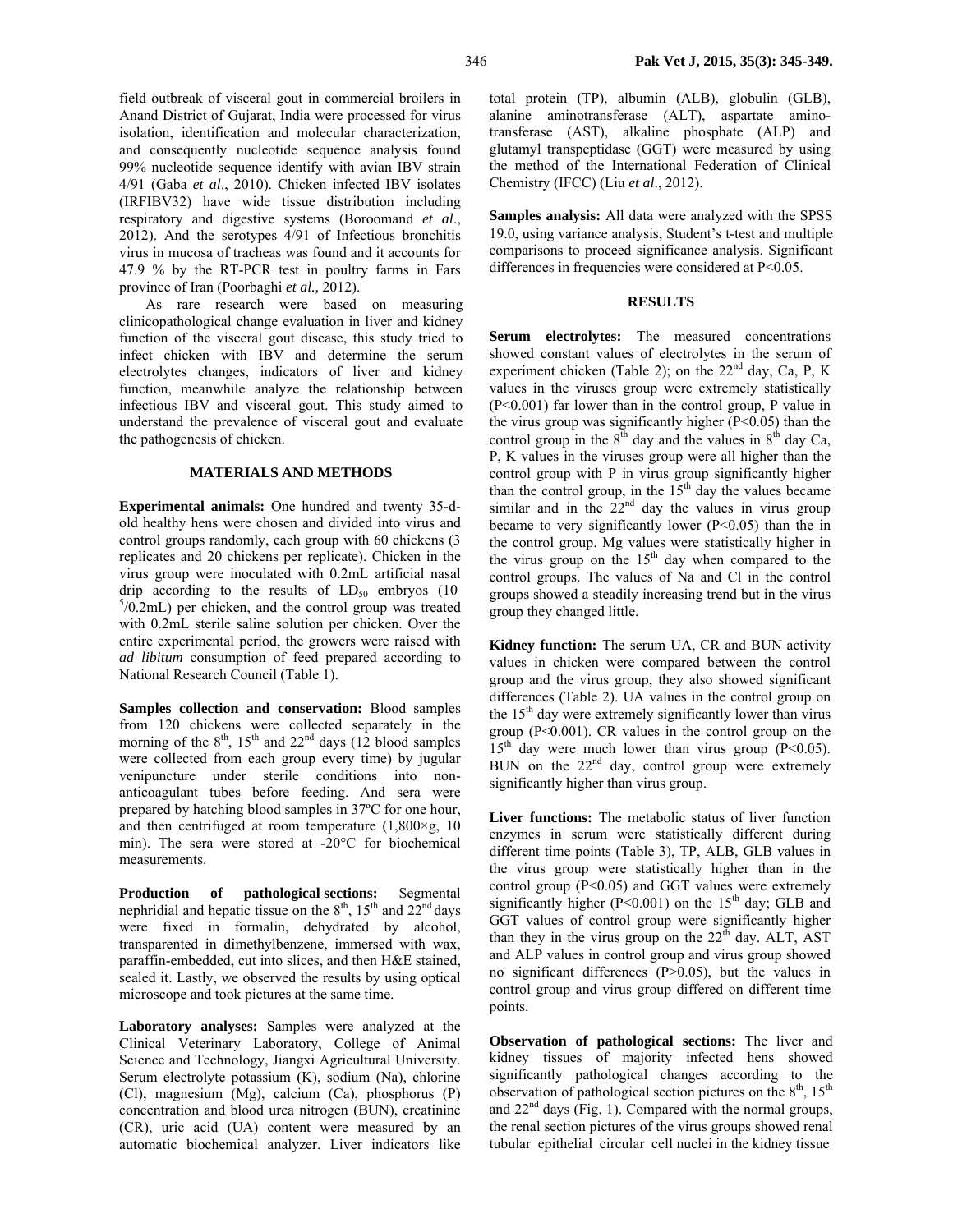**Table 1:** Feed composition and nutrients (%)

| Ingredient                                                            | Starter | Ingredient           | Starter |  |  |  |
|-----------------------------------------------------------------------|---------|----------------------|---------|--|--|--|
| Corn                                                                  | 66      | Premix <sup>1</sup>  |         |  |  |  |
| Wheat bran                                                            |         | ME (Mcal/Kg)         | 144.31  |  |  |  |
| Soybean meal                                                          | 22      | Calcium              | 0.875   |  |  |  |
| Fish protein concentrate                                              | 2       | Available phosphorus | 0.57    |  |  |  |
| Vegetable dregs                                                       | 2       | Crude protein %      | 17.37   |  |  |  |
| Limestone                                                             |         |                      |         |  |  |  |
| Premix provided per kg of diet: copper, 6.0mg; iron, 40mg; manganese, |         |                      |         |  |  |  |

70mg; zinc, 50mg; ioidne, 0.30; Selenium, 0.10mg;vitamin A, 10000IU; vitamin D, 2000IU; vitamin B<sub>1</sub>, 0.5mg; vitamin B<sub>2</sub> 4.0mg; vitamin E, 10mg; choline chloride, 400mg; vitamin  $\overline{B}_{12}$ ; 0.01mg; pantothenic acid, 8mg; niacin, 30mg; folic acid, 0.5mg; vitamin  $K_3$ , 2mg; vitamin  $B_6$ , 2mg.



Fig. 1: (HE, 10×40), a: Control group kidney, normal renal tubular (.), normal glomerulus  $(\blacktriangledown)$ ; b: Virus group kidney, distorted renal tubular ( $\blacklozenge$ ) enlarged capsular space ( $\nabla$ ), urate deposition ( $\nabla$ ). c: Control group liver, normal vena centralis (+), normal hepatocyte ("); d: Virus group liver, vascular wall is thickened  $(\bigstar)$ , neutrophils aggregation( $\blacktriangledown$ ), hemosiderin  $($   $\blacktriangledown$ ).

became irregular shape, and separated from basement membrane. Urate deposition can be seen in the renal capsule, tissue were bleeding and glomerulus were vicarious hypertrophy; the hepatic section photos showed that focal or cord-like aggregations of a great number of neutrophils are present in liver; Hepatocytes showed degeneration and necrosis; Hemosiderin showing yellow brown granules was present in cytoplasm of macrophages in liver.

## **DISCUSSION**

**Serum electrolytes:** The balance of cations, especially Ca, P, K, Na, Cl and Mg in feed stuff and tissues of birds is a prerequisite for body homeostasis maintenance. On the contrary, disorders of immune mechanisms may occur if lack of electrolyte balance in feed and in body (Tykalowski *et al*., 2011). In our study, Ca, P and K levels in control group were significantly higher than virus group on  $22<sup>nd</sup>$  day, but compared with virus group Mg was significantly lower on  $15<sup>th</sup>$  day (P<0.001) and P was lower on  $8<sup>th</sup>$  day (P<0.05). The reason for this result was probably because IBV infected chicken and could cause kidney damage (Wideman, 2006; Cong *et al*., 2013), leading to its reabsorption of Ca and P decreased. On the contrary, K and Mg cannot be discharged in the kidneys. For this reason, blood Ca and P levels are directly related to the synthesis of parathyroid hormone (PTH) in renal and intestinal. Previous studies have reported that the relationship between Ca, P and vitamin D and concluded that the declining of Ca, P led to a decrease in the level of vitamin D, and then the PTH synthesis reduced, and eventually the feedback of kidneys and intestines to PTH reduced, so the blood Ca and P levels were alerted directly or indirectly (Eraslan *et al*., 2005). On the other hand, Ca, P and Mg dynamic distribution in blood electrolytes showed significant increase in the control group. It is likely because the maintenance of Ca, P and Mg is essential for performing various functions in the process of chicken growth. About 99% of body Ca, 80% of P, and 60-70% of Mg are present in the skeleton (Zelenka, 2012). Ca is a major element in poultry nutrition and higher Ca level is required for bone development, blood-clot formation, and muscle contraction and provides good eggshell quality and dietary, particularly in the finish periods calcium phosphate level increased at the third week of age (Talpur *et al*., 2012). Similar results were also discovered by Zelenka (2012), his study suggested that the remarkably high allometric coefficients of Ca, P and Mg in both slow-growing laying-type cockerels and fast-growing male broiler hybrids were possibly connected with the rapid growth of skeletal tissues which requires an adequate mineral nutrition during this period of growth from hatch until the age of 22 days (Zelenka, 2012). The changes in Na levels were statistically significant high in the control group from the  $8<sup>th</sup>$  to 15<sup>th</sup> periods. In avian species, dietary Na levels are an important consideration of bone mineralizetion in view of skeletal defects and deformities encountered in fast-growing birds (Zduńczyk and Jankowski, 2014). In conclusion, chicken infected with IBV may result in the observed disturbances in blood electrolytes.

**Kidney function:** Kidneys are considered to be the second target organ damaged by toxins absorbed through the gut. In avian species, kidney function was evaluated by serum concentrations of UA, BUN, and CR. Previous researches have confirmed that significant increases in UA and CR levels were related with nephrotoxicity in broiler chickens. Among them, UA is a kind of prime importance. Like other chickens, 60-80% of nitrogen of broiler chickens is ureoteliced and eliminated in the form of UA. Among many other factors, acid fluctuate in serum was connected with filtration rate which was effected by water consumption and kidney health (Khosravinia *et al*., 2013). In our study, it is found that UA ( $P \le 0.001$ ) and CR ( $P \le 0.05$ ) in the virus group on the 15<sup>th</sup> day was significantly higher than in the control group, suggesting an increase in the level of UA and CR, resulting in the kidney damage, our pathological sections of kidney also proved it (Fig. 1), it is also reported IBV can cause kidney damage, leading to nephritis in layer chicken (Gaba *et al*., 2010). Besides, kidney damage caused by IBV can also effect UA level; in our study, BUN level in the virus group on the  $22<sup>th</sup>$  day was significantly lower than in the control group, UA is the main end-product of nitrogen metabolism. Its presence in tissues reflects the extent of dietary protein, nutritional state or direction of protein metabolism and reproductive status (Khan *et al*., 2013).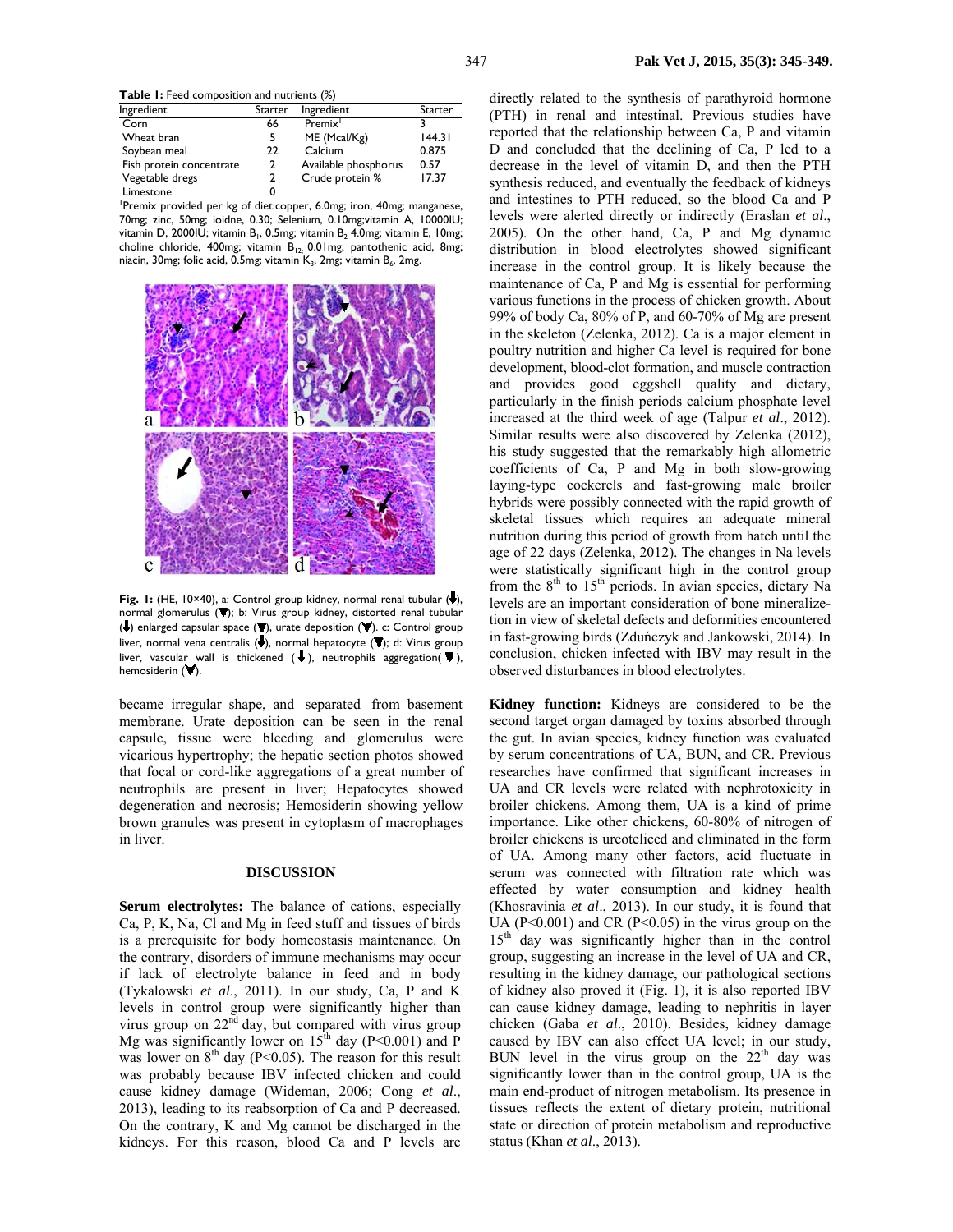**Table 2:** The serum electrolytes and kidney function concentrations in chicken in control group (C) and viruses group (V)

| Parameter           | 8d                |                              | I5d                |                               | 22d                          |                               |
|---------------------|-------------------|------------------------------|--------------------|-------------------------------|------------------------------|-------------------------------|
|                     |                   |                              |                    | \/                            |                              |                               |
| Ca (mmol/L)         | $.69 \pm 0.13$    | $.95 \pm 0.11$               | $2.14 \pm 0.07$    | l.96±0.22                     | $2.52 \pm 0.05^{\text{A}}$   | $2.00 \pm 0.10^8$             |
| $P$ (mmol/L)        | $1.83 \pm 0.13^b$ | $2.54 \pm 0.34$ <sup>a</sup> | $2.18 \pm 0.05$    | $2.66 \pm 0.35$               | $2.34 \pm 0.11^{\text{A}}$   | $1.64 \pm 0.06$ <sup>B</sup>  |
| K (mmol/L)          | $5.13 \pm 0.85$   | $7.08 \pm 1.19$              | $5.53 \pm 0.35$    | $5.12 \pm 0.18$               | $7.05 \pm 0.50$ <sup>A</sup> | $4.37 \pm 0.32^B$             |
| Na (mmol/L)         | 138.50±5.08       | $135.50 + 3.28$              | I50.33±0.92        | 136.66±6.70                   | $146.50 \pm 0.67$            | $137.50 \pm 6.03$             |
| CI (mmol/L)         | $105.17 + 4.21$   | $101.83 \pm 3.63$            | $111.50 \pm 1.20$  | $102.67 \pm 5.85$             | $109.33 \pm 1.26$            | $104.50 + 4.67$               |
| $Mg$ (mmol/L)       | $0.96 \pm 0.06$   | $.02 \pm 0.04$               | $1.11 \pm 0.04^b$  | $1.40 \pm 0.08$ <sup>a</sup>  | $1.20 \pm 0.08$              | $1.03 \pm 0.03$               |
| UA ( $\mu$ mol /L)  | $285.5 \pm 31.2$  | $285.3 \pm 53.2$             | $287.6 \pm 35.7^8$ | $601.3 \pm 41.4$ <sup>A</sup> | $265.9 \pm 38.1$             | $202.5 \pm 26.4$              |
| $CR$ ( $µmol$ /L)   | $23.02 \pm 2.17$  | $23.48 \pm 2.38$             | $21.72 \pm 1.95^b$ | $46.48 \pm 8.25$ <sup>a</sup> | $20.55 \pm 1.35$             | $17.85 \pm 1.56$              |
| <b>BUN</b> (mmol/L) | $0.847 + 0.10$    | $0.97 \pm 0.13$              | $0.64 \pm 0.04$    | $0.96 \pm 0.22$               | $0.84 \pm 0.10^a$            | $0.56 \pm 0.061$ <sup>b</sup> |

Mean+SE bearing different superscript letters within the same row between C and V at the same day (a, b: P<0.05; A, B: P<0.001).

**Table 3:** The liver functions concentrations in chicken in control group (C) and viruses group (V)

| Parameter | 8d               |                  | 15d                                                                                                                                           |                               | 22d                           |                               |
|-----------|------------------|------------------|-----------------------------------------------------------------------------------------------------------------------------------------------|-------------------------------|-------------------------------|-------------------------------|
|           |                  |                  |                                                                                                                                               |                               |                               |                               |
| TP(g/L)   | $28.12 \pm 1.22$ | $29.82 \pm 1.63$ | $30.92 \pm 1.51^{\circ}$                                                                                                                      | $43.38 \pm 4.26^a$            | $38.83 \pm 1.63$              | $33.87 \pm 2.13$              |
| ALB(g/L)  | $11.95 \pm 0.54$ | $11.58 \pm 0.68$ | $11.82 \pm 0.51^b$                                                                                                                            | $14.93 \pm 1.10^a$            | $12.67 \pm 0.69$              | $12.43 \pm 0.89$              |
| GLB(g/L)  | $16.17 \pm 0.73$ | $18.23 \pm 1.06$ | $19.10 \pm 1.22^b$                                                                                                                            | $28.45 \pm 3.23$ <sup>a</sup> | $26.17 \pm 1.39^a$            | $21.43 \pm 1.49^b$            |
| ALT (U/L) | $3.40 \pm 0.51$  | $4.33 \pm 1.02$  | $2.17 \pm 0.60$                                                                                                                               | $2.17 \pm 0.60$               | $3.83 \pm 0.31$               | $3.17 \pm 0.17$               |
| AST (U/L) | $189.6 \pm 5.5$  | $209.8 \pm 20.5$ | $197.0 \pm 17.8$                                                                                                                              | $234.5 \pm 10.1$              | $203.2 \pm 6.0$               | $175.0 \pm 11.7$              |
| ALP (U/L) | $900.5 \pm 88.2$ | $654.3 \pm 72.6$ | $912.8 \pm 178.3$                                                                                                                             | $755.1 \pm 166.9$             | $654.0 \pm 134.1$             | $906.8 \pm 194.4$             |
| GGT (U/L) | 25.00±1.88       | $25.50 \pm 2.86$ | $25.33 \pm 2.09^b$<br>March CE barriers at the company of a barrier state above and barriers County and a state of the D-A ACA ACA D-B-A AAIN | 37.00±2.08 <sup>a</sup>       | $32.50 \pm 3.13$ <sup>a</sup> | $22.50 \pm 1.57$ <sup>b</sup> |

Mean $\pm$ SE bearing different superscript letters within the same row between C and V at the same day (a, b: P<0.05; A, B: P<0.001).

**Liver functions:** Liver is the primary organ collecting chemicals absorbed in the gut and also as the major detoxification organ; its function always harmed by the toxic properties of absorbed from agents, the leaking of cellular enzymes into the plasma is a noticeable indication of hepatocytes damage (Khosravinia *et al*., 2013). IBV infection was considered closely related with liver damage. Abdel-Moneim *et al*. (2006) reported finding severe congestion of liver, spleen and lungs in birds died after IBV experimental infection. In our study, the liver TP, ALB and GLB activity in the virus group were significantly higher than in the control group on the  $15<sup>th</sup>$  day (P<0.05), we considered that TP, ALB and GLB increasing is due to water loss in blood and may combined with symptoms as height of dehydration, diarrhea, vomiting and high fever et al, our experiment result is consistent with that reported by Chacon *et al*. (2014), most chicken showed symptom of diarrhea, especially on 15<sup>th</sup> day in virus group. The results were in accordance with the report of Singh *et al*. (2013). In the natural cases of gout, GLB was found increased because of dehydration and emaciation of the birds (Singh *et al*., 2013). On the other hand, Na loss results in the elevated protein concentration in serum. Our results confirmed that Na values in the virus group were lower than the control group on the  $8<sup>th</sup>$  and  $15<sup>th</sup>$  day (Table 2). The last reason was that IBV could hurt kidney severely, adrenocortical hypofunction leading to elevated protein concentration (Worthington *et al*., 2008). Moreover, in our study, AST values in the control group compared to virus group on the  $8<sup>th</sup>$ ,  $15<sup>th</sup>$  high and  $22<sup>nd</sup>$  day low, while ALP values were going in the opposite direction, but compared with the values in the control group and virus group in different time, respectively, they have difference, constant exposure of the chickens. GGT values in the virus group were higher than in the control group on the  $15<sup>th</sup>$  day  $(P<0.05)$ , and on the 22<sup>nd</sup> day, significantly lower than in the control group (P<0.05). The reasons of our result probably because of IBV infection can cause liver damage, and the fig 1 had showed the same results. When the plasma membrane of a hepatocyte injured, a variety of

cytosolic enzymes will be released into the circulation, thus causing increased enzyme levels in the serum, AST and ALP value are useful quantitative markers to estimate the extent and type of hepatocellular damage in chicken (Khosravinia *et al*., 2013). Elevated plasma ALP might be due to acute hepatocellular damage and renal damage (Singh *et al*., 2013).On the other hand, IBV could hurt kidney, detecting the values of ALP and GGT can reflect the functional integrity of these portions of the kidney (Alasia, 2010). Local ALP concentrations reflect the capability of host defense against endotoxin in the kidney (Pickkers *et al*., 2012). In our study, experiment animals showed severe kidney damage and the serum indicators change reflected the liver damage after nephrotrophic strains of IBV infection.

**Author's contribution:** XQG conceived and designed the experiment. GFD and JK executed the experiment. CZ and GH analyzed the sera samples while HC and PL analyzed the tissue samples. All authors interpreted the data, critically revised the manuscript for important intellectual contents and approved the final version.

**Acknowledgement:** This project was supported by National Natural Science Foundation of China awarded to Xiaoquan Guo (No. 31260627, 30860212), Natural Science Foundation of Jiangxi Province awarded to Xiaoquan Guo (No. 2010GZN0035) and The Technology R&D Program of Jiangxi Province awarded to Xiaoquan Guo (No. 20122BCB23022, 2010BNB00501).

#### **REFERENCES**

- Abdel-Moneim AS, MF El-Kady, BS Ladman and JJ Gelb, 2006. SI gene sequence analysis of anephropathogenic strain of avian infectious bronchitis virus in Egypt. Virol J, 3: 78.
- Alasia DD, 2010. Lead nephropathy revisiting an overlooked cause of kidney disease. Nephrol Reviews, 2: 35-42.
- Boroomand Z, K Asasi and A Mohammadi, 2012. Pathogenesis and tissue distribution of avian infectious bronchitis virus isolate IRFIBV32 (793/B serotype) in experimentally infected broiler chickens. Sci World J, 2012, 402-537.